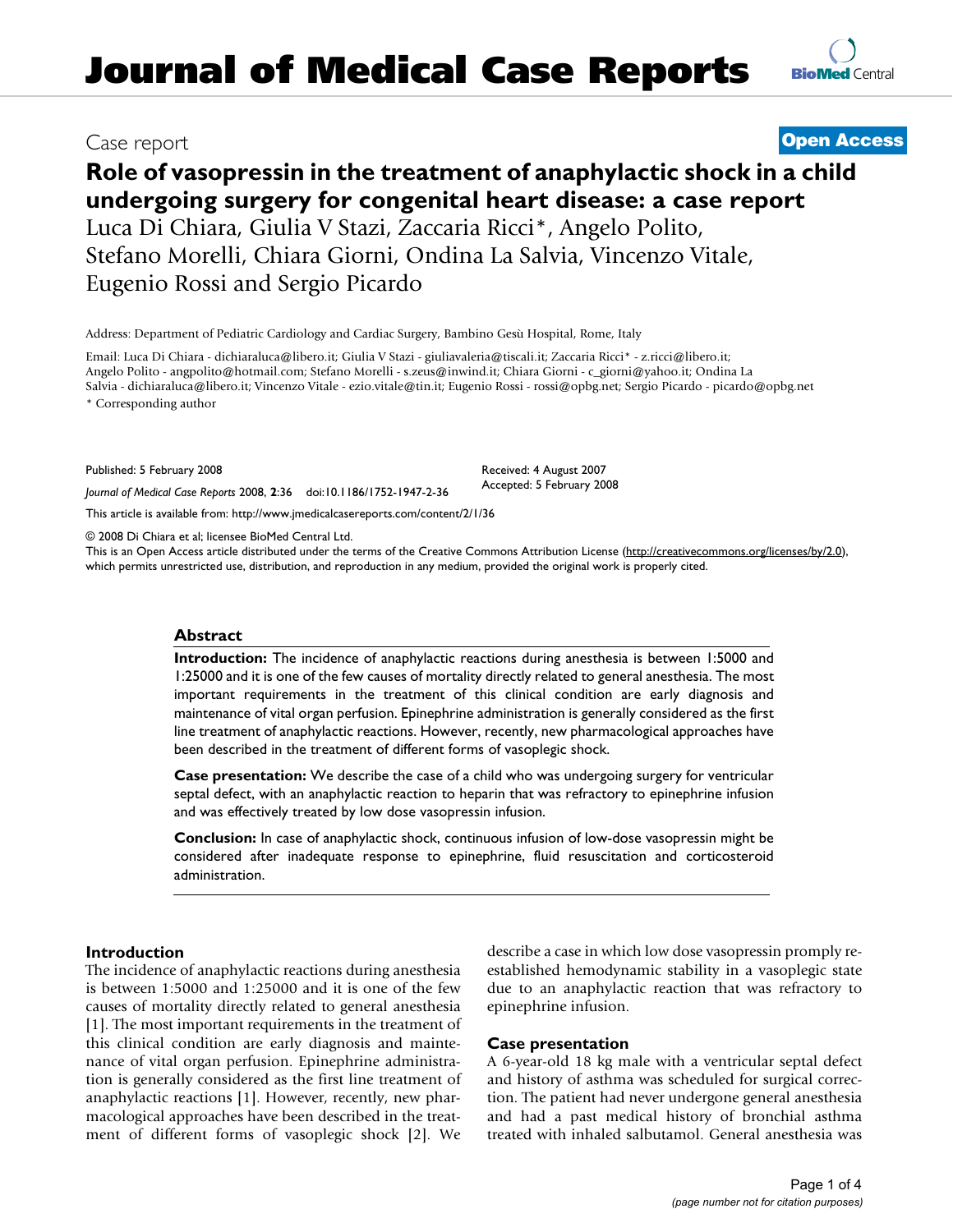induced with 0.2 mg/kg of midazolam, 0.2 mg/kg cisatracurium besylate and 0.5 mcg/kg remifentanil. Intravenous general anesthesia was maintained with continuous infusion of remifentanil (0.25–0.5 mcg/kg/min), cisatracurium besylate (0.2 mg/kg/hr) and midazolam (0.2 mg/kg/ hr). Continuous monitoring included electrocardiogram, invasive systemic arterial pressure (SAP) and central venous pressure (CVP), transcutaneous arterial oxygen saturation (SatO2), end tidal  $CO<sub>2</sub>$  (Et  $CO<sub>2</sub>$ ), cerebral saturation detected by near infrared spectroscopy monitoring (cSvO2), and peripheral, rectal and nasopharyngeal temperature. After induction vital signs were stable: SAP 80/ 40 mmHg, heart rate (HR) 110 beats/min, SatO<sub>2</sub> 98%, CVP 8 mmHg,  $ECO<sub>2</sub>$  34 mmHg, cSvO2 80%.

Antibiotic therapy (amoxicillin/clavulanate potassium) and methylprednisolone (30 mg/kg) were administered as routine before sternotomy incision. Before starting cardiopulmonary bypass (CPB), 380 UI/kg of heparin were given and after about 60 seconds a sudden cutaneous rush and hemodynamic instability with severe hypotension appeared: SAP decreased to 40/25 mmHg, HR raised to 180 bpm, CVP fell to 1 mmHg, cSvO2 fell below 40%. Airway pressure increased to 5.06 kPa with the clinical finding of bilateral pulmonary wheezing. In order to reestablish hemodynamic stability, volume resuscitation was started (30 ml/Kg) and two intravenous (iv) boluses of 500 mcg of epinephrine (by institutional protocol: 25 mcg/kg every 5 minutes) were given while oxygen inspiratory fraction was increased to 1. CPB was instituted in 5 minutes in order to improve patient organ perfusion: CPB pump flow initially set to 150 ml/kg/min (corresponding to a cardiac index of 3.3  $L/min/m<sup>2</sup>$  generating a perfusion pressure of 20 mmHg with systemic vascular resistances index (SVRI) of 470 dyne\*s/cm<sup>5</sup>/m<sup>2</sup>. Anaphylactic reaction to heparin with a distributive shock was strongly suspected. The finding of metabolic acidosis (pH 7.23) with increased lactate levels (9 mmol/L) suggested poor tissue perfusion due to severe hypotension-low perfusion pressure with inadequate oxygen delivery to peripheral tissues. Initial management of shock consisted of moderately hypothermic (30°C) high-flow CPB (220 ml/ kg/min) with hematocrit increased from 30% to 35% by transfusion of 200 ml of packed red blood cell. Moreover, epinephrine infusion was started at a dose to 0.1 mcg/kg/ min in order to achieve a perfusion pressure of 40 mmHg.

Metabolic acidosis progressively improved (pH = 7.38) with an initial reduction in plasma lactate levels (5.1 mmol/L). When vital parameters seemed adequately stable, the surgical procedure was performed with a CPB time of 25 minutes. During this time, the epinephrine infusion could not be stopped and the first weaning from CPB failed because of severe hypotension (mean SAP = 30 mmHg) despite epinephrine administration being titrated up to 0.3 mcg/kg/min. Arginine-vasopressin (Pitressin; Monarch Pharmaceuticals, Bristol, United Kingdom) infusion was started at a rate of 0.0003 U.I./Kg/min. Within 5 minutes, a pump flow at 100 ml/kg/min generated a perfusion pressure of 40 mmHg with a significant rise of SVRI to 1400 dyne\*s/cm5/m2.

Epinephrine infusion was immediately reduced to 0.05 mcg/kg/min and the patient was successfully weaned from CPB with stable hemodynamic parameters. Protamine was administered without any adverse effect. After admission to the pediatric cardiac intensive care (PCICU), the patient's hemodynamics were stable and urine output was 3 ml/kg/h without any electrolytic disorder. Lactate levels returned to normal values within 6 hours. Vasopressin was progressively reduced by 0.0001 U.I./Kg/min every 2 hours, controlling SAP to more than 80/40 mmHg, and stopped after 6 hours infusion. Epinephrine was reduced and stopped in 12 hours with the same hemodynamic goal. The patient was extubated 12 hours after the surgical procedure and discharged from PCICU after 24 hours. No adverse effects due to the vasopressin administration were reported.

### **Discussion**

Anaphylactic and anaphylactoid reactions during anesthesia are generally caused by neuromuscular blocking agents, some general anesthetics, antibiotics, blood products, opioids, latex and rarely by anticoagulant agents such as heparins [3]. Cardiovascular collapse due to anaphylaxis is a vasodilatory shock, characterized by an abrupt fall in systemic vascular resistance, enhanced vascular permeability, intravascular volume depletion and metabolic acidosis with hyperlactatemia.

Metabolic acidosis is mainly derived from poor tissue perfusion due to severe hypotension and low perfusion pressure rather than inadequate systemic oxygen delivery only. The distribution of cardiac output to the various organs and to the regulation of the microcirculation that can be substantially altered in several conditions (i.e. distributive shock) where local control of vascular tone is altered and the formation of edema may contribute to damage to the distribution of blood flow. Multiple mediators from mast cells, such as kinins, leukotrienes and prostanoids, are implicated in promoting vasodilatation, but histamine seems to play the major role [4]. Stimulation of histamine-H1 receptors on endothelium cells activates both the nitric oxide (NO) and the prostacycline mediated vasodilating pathways [5]. Activation of inducible NO synthase (iNOS) is a major contributor to both vasodilatation and resistance to the catecholamine vasopressor effect. NO decreases myosin light chain phosphorylation and activates calcium-sensitive  $(K_{Ca})$  and adenosine triphosphate-sensitive  $(K_{ATP})$  potassium chan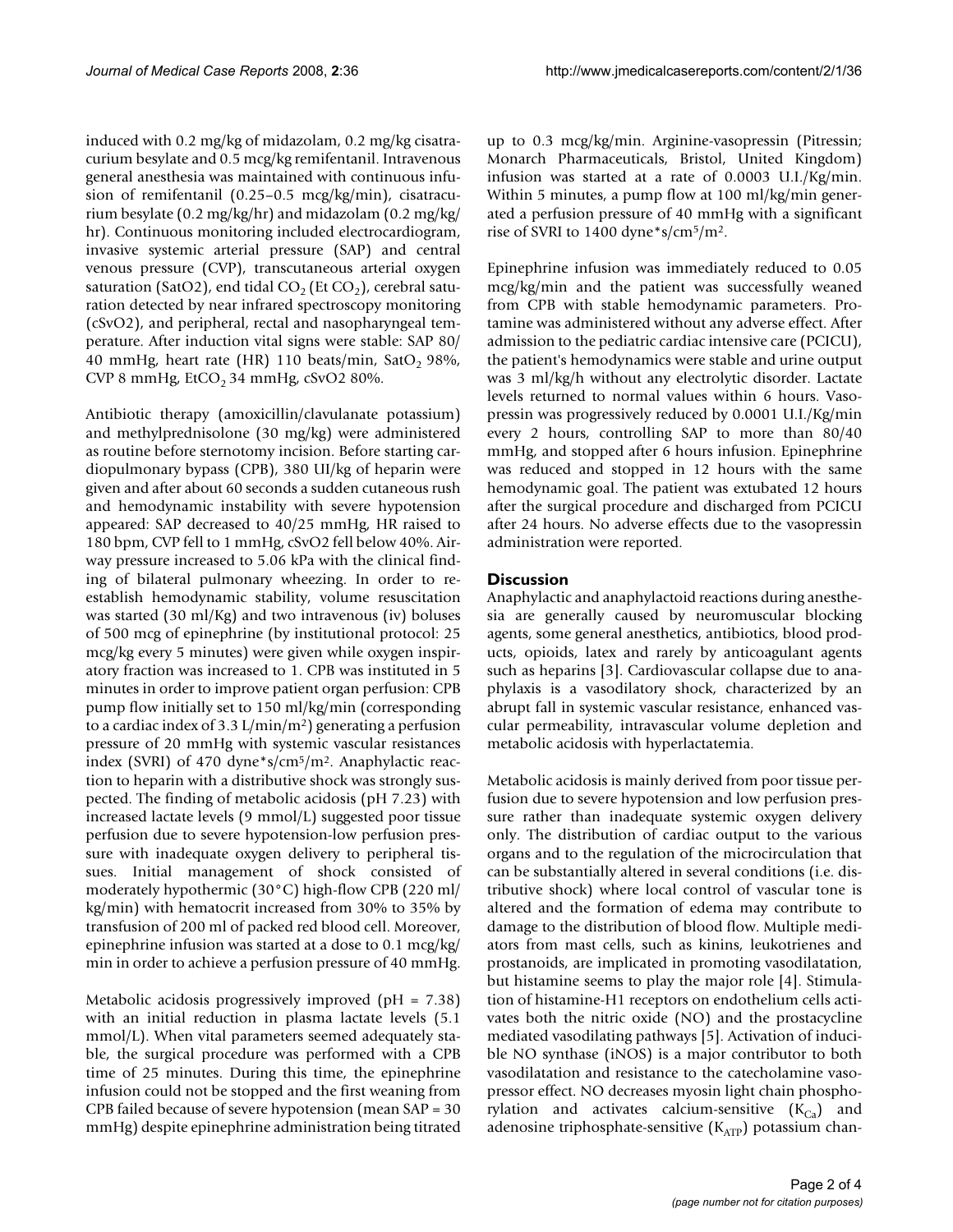nels in the plasma membrane of vascular smooth-muscle cells through both direct and cyclic guanosine monophosphate (cGMP) pathways [4]. Potassium channel activation results in K efflux, cellular hyperpolarization, closure of the voltage-gate calcium channels and blunting of the intracytosolic calcium rise sustaining vasoconstriction. Finally, prolonged low systemic hypoperfusion with tissue hypoxia and lactic acidosis can maintain all the described pathophysiologic mechanisms and induce a relative deficiency in vasopressin plasma concentration further amplifying the vasoplegic scenario [5]. Despite the presence of histamine receptors the heart is not the target organ and cardiac abnormalities during anaphylactic reaction are due to severe impairment in perfusion pressure or to side effects of administered catecholamines [6]. Epinephrine has been widely accepted to be the standard medical therapy to reverse cardiovascular collapse in anaphylaxis. Because of its α and β adrenergic effects, epinephrine inhibits further vasodilating mediator release from basophils and mast cells, reduces bronchonstriction, increases vascular tone and improves cardiac output. Nevertheless, in the complex pathophysiologic mechanism of anaphylactic shock, inotropic resistance has been described and epinephrine may fail to reverse vasodilation [7,8] while sustaining undesidered effects related to increased myocardial oxygen consumption. Recently, the successful use of vasopressin to treat septic and postcardiotomy shock has been documented [2,[9\]](#page-3-0) and pathophysiologic considerations supporting its role in the treatment of vasodilatory shock have been demonstrated. Vasopressin inhibits the synthesis of iNOS, blunts the increase in cGMP induced by NO and directly inactivates  $K_{ATP}$ channels in vascular smooth muscle [10]. Moreover, vasopressin is able to enhance endogenous catecholamineinduced vasoconstriction [11]. Despite the evidence that anaphylaxis causes a clinical picture of intense vasodilation, there are few cases reporting vasopressin administration to treat anaphylactic shock [12]. To our knowledge this is the first case report documenting the evidence of efficacy of vasopressin administration in anaphylactic shock in pediatric cardiac surgery. Our patient did not respond adequately to volume expansion and epinephrine infusions. Our decision to start CPB might have been questionable since the patient might have been stabilized with epinephrine and vasopressin and the case rescheduled.

Nevertheless, our choice was made in order to urgently restore adequate ventilatory parameters and to improve organ perfusion within the extracorporeal circuit before the clinical picture of severe vasoplegic shock was completely defined. It must be considered that CPB might also have initially worsened the clinical picture since, once the inflammatory system is activated, it is likely that CPB will add further activation. However, only the administration

of low dose vasopressin was effective in restoring adequate systemic vascular resistance and allowed for a successful CPB weaning and stable postoperative hemodynamic parameters. Given the the existing controversy on which agent should be preferably used in case of vasoplegic shock [13], our decision to use vasopressin was related to other recent available experiences [12], the above described pharmacological rationale and the choice of avoiding escalating therapy with alpha agonists. This pharmacological approach allowed us to titrate the drug to the minimum required dose and avoided side effects reported with high vasopressin doses such as reduction of diuretic output and hyponatremia [14]. The adequacy of tissue peripheral perfusion was confirmed by the postoperative normalization of plasma lactate levels.

#### **Conclusion**

In case of anaphylactic shock, continuous infusion of lowdose vasopressin might be considered in the treatment algorithm after inadequate response to epinephrine, fluid resuscitation and corticosteroid administration. Vasopressin may help to promptly and effectively restore hemodynamic stability and adequate systemic oxygen delivery before the disastrous effects of massive distributive shock can lead to severe organ hypoperfusion and cell death.

#### **Abbreviations**

**SAP**: invasive systemic arterial pressure; **CVP**: central venous pressure; **SatO2**: trascutaneous arterial oxygen saturation; **Et CO**<sub>2</sub>: end tidal CO<sub>2</sub>; **cSvO2**: cerebral saturation (detected by near infrared spectroscopy monitoring); **HR**: heart rate; **CPB**: cardiopulmonary bypass; **SVRI**: systemic vascular resistances index; **NO**: nitric oxide; **iNOS**: inducible Nitric Oxide synthase; K<sub>Ca</sub>: calcium-sensitive potassium channels; K<sub>ATP</sub>: adenosine triphosphate-sensitive potassium channels; **cGMP**: cyclic guanosine monophosphate.

#### **Competing interests**

The author(s) declare that they have no competing interests.

## **Authors' contributions**

LDC, ZR and GVS have made substantial contributions to the conception and design, acquisition of data, and analysis of data. AP, SM, CG, OLS, VV and ER have been involved in drafting the manuscript or revising it, and for critical review of important intellectual content. SP gave final approval of the version to be published. All authors read and approved the final manuscript

#### **Consent**

Written informed consent was obtained from the patient's relatives for publication of this case report. A copy of the